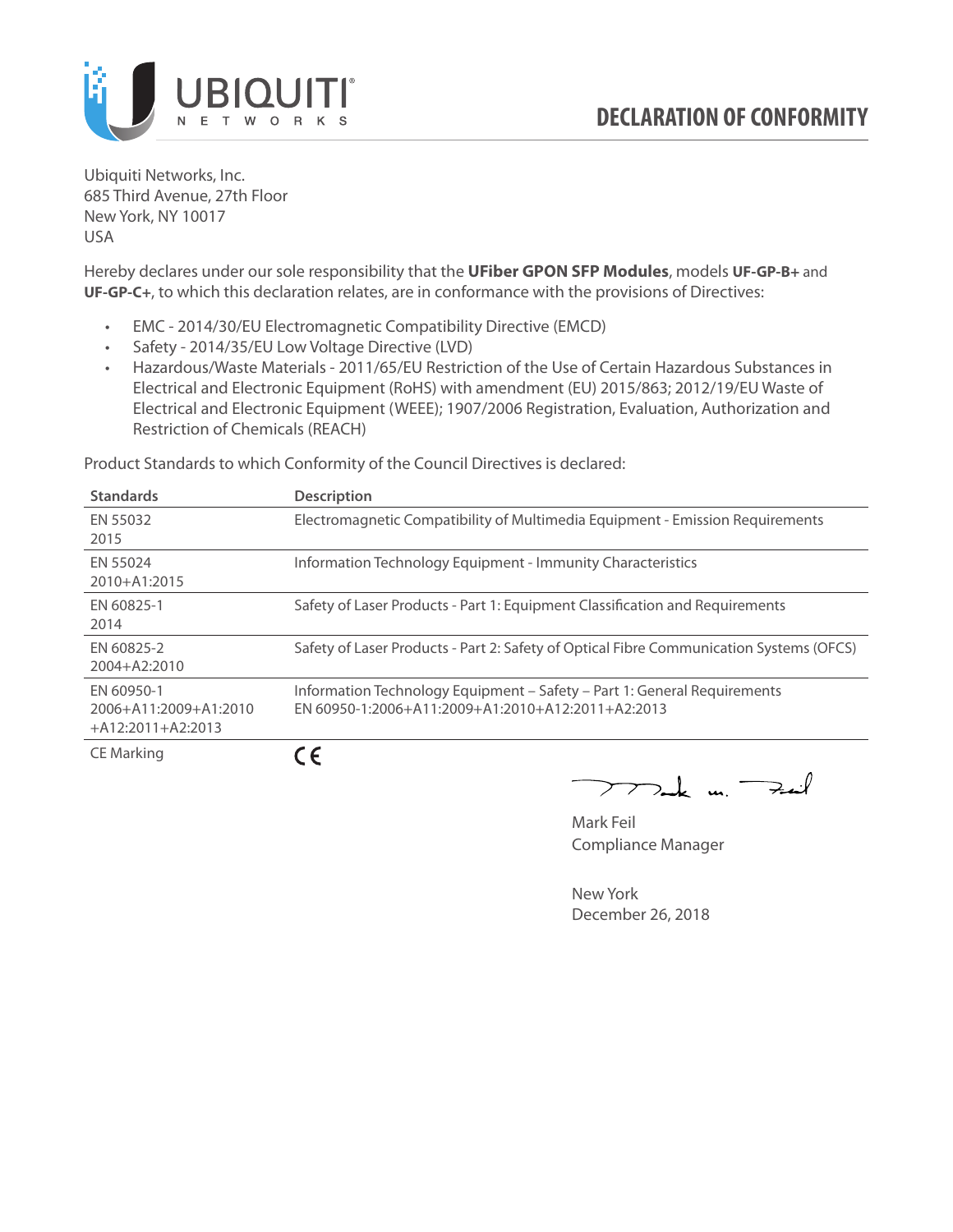

## **DECLARATION OF CONFORMITY**

## UF-GP-B+

български [Bulgarian] С настоящото UBIQUITI NETWORKS декларира, че това устройство UF-GP-B+ е в съответствие със съществените изисквания и други приложими разпоредби на Директиви 2014/30/ЕС, 2014/35/ЕС. Цялостният текст на ЕС декларацията за съответствие може да се намери на следния интернет адрес: **[www.ubnt.com/compliance](http://www.ubnt.com/compliance)**

Hrvatski [Croatian] UBIQUITI NETWORKS ovim putem izjavljuje da je ovaj uređaj UF-GP-B+ sukladan osnovnim zahtjevima i ostalim bitnim odredbama Direktiva 2014/30/EU, 2014/35/EU. Cjeloviti tekst EU izjave o sukladnosti dostupan je na sljedećoj internetskoj adresi: **[www.ubnt.com/compliance](http://www.ubnt.com/compliance)**

Čeština [Czech] UBIQUITI NETWORKS tímto prohlašuje, že toto UF-GP-B+ zařízení, je ve shodě se základními požadavky a dalšími příslušnými ustanoveními směrnic 2014/30/EU, 2014/35/EU. Úplné znění EU prohlášení o shodě je k dispozici na této internetové adrese: **[www.ubnt.com/compliance](http://www.ubnt.com/compliance)**

Dansk [Danish] Hermed, UBIQUITI NETWORKS, erklærer at denne UF-GP-B+ enhed, er i overensstemmelse med de væsentlige krav og øvrige relevante krav i direktiver 2014/30/EU, 2014/35/EU. EU-overensstemmelseserklæringens fulde tekst kan findes på følgende internetadresse: **[www.ubnt.com/compliance](http://www.ubnt.com/compliance)**

Nederlands [Dutch] Hierbij verklaart UBIQUITI NETWORKS, dat deze UF-GP-B+ apparaat, in overeenstemming is met de essentiële eisen en de andere relevante bepalingen van richtlijnen 2014/30/EU, 2014/35/EU. De volledige tekst van de EU-conformiteitsverklaring kan worden geraadpleegd op het volgende internetadres: **[www.ubnt.com/compliance](http://www.ubnt.com/compliance)**

English Hereby, UBIQUITI NETWORKS, declares that this UF-GP-B+ device, is in compliance with the essential requirements and other relevant provisions of Directives 2014/30/EU, 2014/35/EU. The full text of the EU declaration of conformity is available at the following internet address: **[www.ubnt.com/compliance](http://www.ubnt.com/compliance)**

Eesti keel [Estonian] Käesolevaga UBIQUITI NETWORKS kinnitab, et antud UF-GP-B+ seade, on vastavus olulistele nõuetele ja teistele asjakohastele sätetele direktiivide 2014/30/EL, 2014/35/EL. ELi vastavusdeklaratsiooni täielik tekst on kättesaadav järgmisel internetiaadressil: **[www.ubnt.com/compliance](http://www.ubnt.com/compliance)**

Suomi [Finnish] Täten UBIQUITI NETWORKS vakuuttaa, että tämä UF-GP-B+ laite, on yhdenmukainen olennaisten vaatimusten ja muiden sitä koskevien direktiivien 2014/30/EU, 2014/35/EU. EU-vaatimustenmukaisuusvakuutuksen täysimittainen teksti on saatavilla seuraavassa internetosoitteessa: **[www.ubnt.com/compliance](http://www.ubnt.com/compliance)**

Français [French] Par la présente UBIQUITI NETWORKS déclare que l'appareil UF-GP-B+ , est conforme aux exigences essentielles et aux autres dispositions pertinentes des directives 2014/30/UE, 2014/35/UE. Le texte complet de la déclaration UE de conformité est disponible à l'adresse internet suivante: **[www.ubnt.com/compliance](http://www.ubnt.com/compliance)**

Deutsch [German] Hiermit erklärt UBIQUITI NETWORKS, dass sich dieses UF-GP-B+ Gerät, in Übereinstimmung mit den grundlegenden Anforderungen und den anderen relevanten Vorschriften der Richtlinien 2014/30/EU, 2014/35/EU befindet. Der vollständige Text der EU-Konformitätserklärung ist unter der folgenden Internetadresse verfügbar: **[www.ubnt.com/compliance](http://www.ubnt.com/compliance)**

Ελληνικά [Greek] Δια του παρόντος, UBIQUITI NETWORKS, δηλώνει ότι αυτή η συσκευή UF-GP-B+ , είναι σε συμμόρφωση με τις βασικές απαιτήσεις και τις λοιπές σχετικές διατάξεις των οδηγιών 2014/30/EE, 2014/35/EE. Το πλήρες κείμενο της δήλωσης συμμόρφωσης ΕΕ διατίθεται στην ακόλουθη ιστοσελίδα στο διαδίκτυο: **[www.ubnt.com/compliance](http://www.ubnt.com/compliance)**

Magyar [Hungarian] Ezennel UBIQUITI NETWORKS kijelenti, hogy ez a UF-GP-B+ készülék megfelel az alapvető követelményeknek és más vonatkozó 2014/30/EU, 2014/35/EU irányelvek rendelkezéseit. Az EU-megfelelőségi nyilatkozat teljes szövege elérhető a következő internetes címen: **[www.ubnt.com/compliance](http://www.ubnt.com/compliance)**

Íslenska [Icelandic] Hér, UBIQUITI NETWORKS, því yfir að þetta UF-GP-B+ tæki er í samræmi við grunnkröfur og önnur viðeigandi ákvæði tilskipana 2014/30/ESB, 2014/35/ESB. Fullur texti ESB samræmisyfirlýsing er að finna á eftirfarandi netfangi: **[www.ubnt.com/compliance](http://www.ubnt.com/compliance)**

Italiano [Italian] Con la presente, UBIQUITI NETWORKS, dichiara che questo dispositivo UF-GP-B+ , è conforme ai requisiti essenziali ed alle altre disposizioni pertinenti delle direttive 2014/30/UE, 2014/35/UE. Il testo completo della dichiarazione di conformità UE è disponibile al seguente indirizzo Internet: **[www.ubnt.com/compliance](http://www.ubnt.com/compliance)**

Latviešu valoda [Latvian] Ar šo, UBIQUITI NETWORKS, deklarē, ka UF-GP-B+ ierīce, ir saskaņā ar būtiskajām prasībām un citiem attiecīgiem noteikumiem Direktīvās 2014/30/ES, 2014/35/ES. Pilns ES atbilstības deklarācijas teksts ir pieejams šādā interneta vietnē: **[www.ubnt.com/compliance](http://www.ubnt.com/compliance)**

Lietuvių kalba [Lithuanian] UBIQUITI NETWORKS deklaruoja, kad šis UF-GP-B+ įrenginys atitinka esminius reikalavimus ir kitas 2014/30/ES, 2014/35/ES Direktyvų nuostatas. Visas ES atitikties deklaracijos tekstas prieinamas šiuo interneto adresu: **[www.ubnt.com/compliance](http://www.ubnt.com/compliance)**

Malti [Maltese] Hawnhekk, UBIQUITI NETWORKS, tiddikjara li dan il-mezz UF-GP-B+ huwa konformi mar-rekwiżiti essenzjali u dispożizzjonijiet rilevanti oħrajn ta 'Direttivi 2014/30/UE, 2014/35/UE. Id-dikjarazzjoni tal-konformità tista' tiġi kkonsultata minn **[www.ubnt.com/compliance](http://www.ubnt.com/compliance)**

Norsk [Norwegian] Herved UBIQUITI NETWORKS, erklærer at denne UF-GP-B+ enheten, er i samsvar med de grunnleggende kravene og andre relevante bestemmelser i direktivene 2014/30/EU, 2014/35/EU. Den fulle teksten til EU-samsvarserklæringen er tilgjengelig på følgende internettadresse: **[www.ubnt.com/compliance](http://www.ubnt.com/compliance)**

Polski [Polish] Niniejszym, Ubiquiti Networks, oświadcza, że urządzenie UF-GP-B+ , jest zgodny z zasadniczymi wymaganiami oraz pozostałymi stosownymi postanowieniami Dyrektyw 2014/30/UE, 2014/35/UE. Pełny tekst deklaracji zgodności UE jest dostępny pod następującym adresem internetowym: **[www.ubnt.com/compliance](http://www.ubnt.com/compliance)**

Português [Portuguese] UBIQUITI NETWORKS declara que este dispositivo UF-GP-B+ , está conforme com os requisitos essenciais e outras disposições das Directivas 2014/30/UE, 2014/35/UE. O texto integral da declaração de conformidade está disponível no seguinte endereço de Internet: **[www.ubnt.com/compliance](http://www.ubnt.com/compliance)**

Română [Romanian] Prin prezenta, UBIQUITI NETWORKS declară că acest dispozitiv UF-GP-B+ este în conformitate cu cerințele esențiale și alte prevederi relevante ale Directivelor 2014/30/UE, 2014/35/UE. Textul integral al declarației UE de conformitate este disponibil la următoarea adresă internet: **[www.ubnt.com/compliance](http://www.ubnt.com/compliance)**

Slovenčina [Slovak] Týmto UBIQUITI NETWORKS, prehlasuje, že toto UF-GP-B+ zariadenie, je v súlade so základnými požiadavkami a ďalšími relevantnými ustanoveniami smernice 2014/30/EÚ, 2014/35/EÚ. Úplné EÚ vyhlásenie o zhode je k dispozícii na tejto internetovej adrese: **[www.ubnt.com/compliance](http://www.ubnt.com/compliance)**

Slovenščina [Slovenian] Družba UBIQUITI NETWORKS izjavlja, da je naprava UF-GP-B+ v skladu z obveznimi zahtevami in drugimi ustreznimi določbami direktiv 2014/30/EU in 2014/35/EU. Celotno besedilo izjave EU o skladnosti je na voljo na naslednjem spletnem naslovu: **[www.ubnt.com/compliance](http://www.ubnt.com/compliance)**

Español [Spanish] Por medio de la presente UBIQUITI NETWORKS declara que este dispositivo UF-GP-B+ , cumple con los requisitos esenciales y cualesquiera otras disposiciones aplicables o exigibles de las Directivas 2014/30/UE, 2014/35/UE. El texto completo de la declaración UE de conformidad está disponible en la dirección Internet siguiente: **[www.ubnt.com/compliance](http://www.ubnt.com/compliance)**

Svenska [Swedish] Härmed UBIQUITI NETWORKS, intygar att denna UF-GP-B+ enhet är i överensstämmelse med de väsentliga egenskapskrav och övriga relevanta bestämmelser som framgår av direktiven 2014/30/EU, 2014/35/EU. Den fullständiga texten till EU-försäkran om överensstämmelse finns på följande webbadress: **[www.ubnt.com/compliance](http://www.ubnt.com/compliance)**